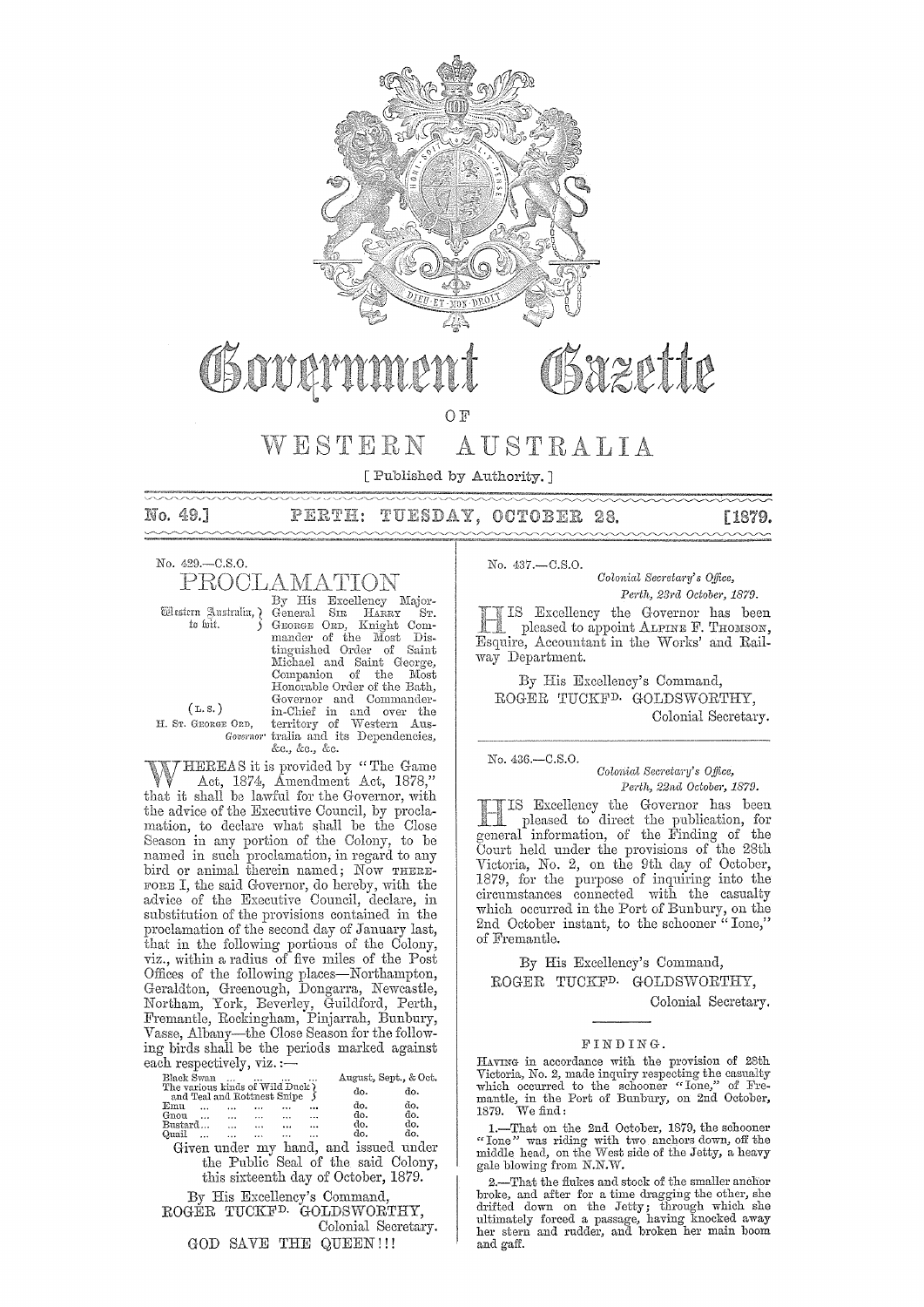3.-That the said casualty resulted from the breaking of the vessel's smaller anchor, and the dragging of the larger one; and,

4.-That no blame attaches to the master or crew of the vessel.

W. PEARCE CLIFTON, R.M., Sub-Collector of Customs. THOS. H. LOVEGROVE, J.P.

Bunhury, 9th October, 1879.

Approved and confirmed, H. ST. GEORGE ORD. 18th Octoher, 1879.

No. 438.-C.S.0.

*Oolonial Secretary's Office, Perth, 27th October, 1879.* 

HIS Excellency the Governor directs the following Report of the Inspector of Charitable Institutions to be published for general information.

#### By His Excellency's Command, ROGER TUCKFD. GOLDSWORTHY, Colonial Secretary.

Perth Poor House,

*20th October, 1879.* 

Sm,—I have the honor to report having on the 30th of September visited and inspected the Native and Half-caste Mission, Perth. No. of boys,  $7$ ; agirls,  $12$ ; total number, 19. The health of the immates during the past qu

The same day I visited and inspected the Perth Protestant Orphanage for Girls. Number of Government inmates,  $24$ ; supported from private funds,  $4$ ; total number,  $28$ ; who were present. There has been no sickness amongst the children during the past quarter. They we children attend school, which is conducted on the premises. The dormitories were clean and well  $\stackrel{\text{\scriptsize{\textsf{v}}}}{\text{\scriptsize{\textsf{v}}}}$ entilated.

October 1st, visited and inspected the R. C. Orphanage for Girls. No. of Government inmates, 58; maintained by private funds, 20; total number, 78. The children were clean and neatly dressed, and their health during the past quarter has been good. I examined the provisions supplied; they were good in quality, and the children are allowed sufficient for their wants. The children attend school daily, which is conducted on the premises. The dormitories were clean and well ventilated.

October 14th, visited and inspected the Swan<br>Protestant Orphanage for Boys. Number on Go-<br>vernment list, 35; maintained by private funds, 4;<br>total number, 39. They were clean, healthy looking,<br>and neatly clothed. The healt been no complaint against any of the boys as to their conduct during the past quarter. The dormi-tories were clean and well ventilated.

October 16th, visited and inspected the R. C.<br>Orphanage for Boys at Subiaco. No. of Government<br>inmates,  $42$ ; supported by private funds,  $16$ ; total<br>number,  $58$ . They were clean, healthy looking, and<br>neatly dothed. The children has been good.<br>and well ventilated.

The water supply at each Institution is good.

The Honorable the Colonial Secretary.

I have, &c., W. DALE, Inspector of Charitable Institutions No. 433.-C.S.0. *Oolonial Secl'etary's Office,* 

*Perth, 21st October, 1879.* 

Excellency the Governor directs the republication of the undermentioned for general information; but in lieu of the words" Mr. Hare," in the last line but onc, read "Government Resident or officer acting in that capacity."

By His Excellency's Command, ROGER TUCKFD. GOLDSWORTHY,

Colonial Secretary.

#### Notice.

*Office of Commissioner of Crown Lands, Perth, 1501. Jarmm'y, 1875.* 

MISTAKEN or "Rabbit" Island, King George's<br>Sound, having been reserved for Acclimatization<br>purposes, and by direction of His Excellency The<br>Governor placed under the care and control of the<br>Resident Megistrate, Albany, any

MALCOLM FRASER. Commissioner of Crown Lands.

No. 432.-C.S.0.

*Oolonial Secretary's Office,* 

*Perth, 17th October, 1879.*<br>PPLICATIONS will be received at this **APPLICATIONS** will be received at this Office from persons willing to perform the duties of Night Warder at Rottnest. Salary £70 per annum. Also for the situation of Assistant Light Keeper at the same place; salary £50 per annum. Quarters provided in each case.

By His Excellency's Command, ROGER TUCKFD. GOLDSWORTHY,

Colonial Secretary.

No. 431.-C.S.0.

*Oolonial Secretary's Office, Perth, 18th October, 1879.* 

TENDERS (endorsed "Tender for Royal Mail Service,") will be received at this Office until noon of Friday, the 31st October, from persons willing to supply any of the following ;-

- 4 Four-wheeled carriages for conveyance of Passengers and Mails  $\omega \&$  each.
- 
- 4 Sets unicorn team harness  $@ \&$  each.<br>
0 Or more horse collars  $@ s.'$ -each.
- 20 Or more horse collars @ s./-<br>4 Sets spare whipple trees @  $\qquad \qquad \mathfrak{P}$  set. 4 Sets spare whipple trees  $\overset{\circ}{\omega}$   $\qquad \qquad \mathfrak{P}$  set.<br>2 Iron carriage jacks  $\overset{\circ}{\omega}$  each.
- 12 Iron carriage jacks  $\bar{\omega}$

Further particulars may be obtained on application at the Office of the Superintendent of Police.

Tenders to state the time of delivery of each article tendered for.

The Government do not bind themselves to accept the lowest or any tender, and will require the guarantee of two responsible persons for the due performance of the Contract.

Forms of Tender may be had on application to the various Resident Magistrates, and at the Public Offices, Perth; and no tender will be entertained unless rendered on the prescribed form.

By His Excellency's Command, ROGER TUCKFD. GOLDSWORTHY,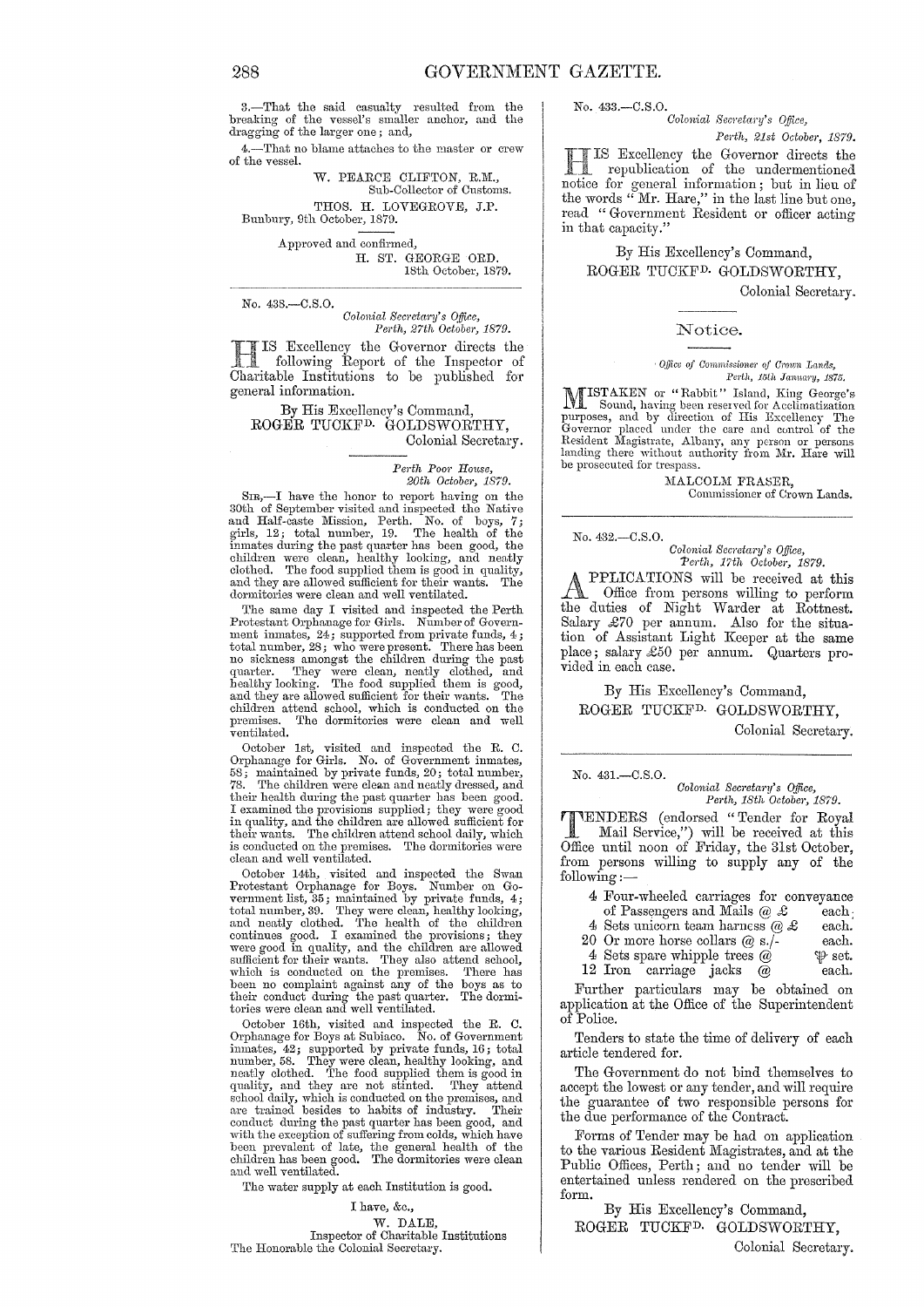No. 428.-C.S.O.

#### CONVEYANCE OF MAILS.

#### *Oolonial Secl'etwty's Office,*   $Perth, 15th$  October, 1879.

**TENDERS** (in duplicate, endorsed "Tenders<br>for *(as the case may be)* Mail,") will be received<br>of this Office until poop of Wednesday, the at this Office until noon of Wednesday, the 26th November, 1879, for the conveyance of the undermentioned Mails, for one, two, or three years, viz. :-

- 1. From Perth to Fremantle, and *vice versa*, twice daily, in a spring vehicle.
- 2. From Perth to Guildford, and *vice versa*, once daily, in a spring vehicle.
- 3. Express Mails between Perth and Fremantle, and Perth and Guildford, including the delivery in Perth of Newspapers, &c., on the arrival of the English and Colonial Mails.
- 4. From Pinjarrah to Mandurah, and *vice versa,* once a week, on horseback.
- 5. From Bunbury to Balbarrup, *via* Dardanup and Bridgetown, and *vice versa*, once a week, on horseback.
- 6. From Busselton to Quindalup, and *vice versa,* twice a week, on horseback.
- 7. From Guildford to Upper Swan, and *vice versa*, once a week; and from Guildford to Chittering, and vice versa, once every four weeks, calling at the various homesteads, on horseback.
- 8. From Perth to Geraldton by the present route, viz., *via* Guildford, Gingin, Bindoon, Victoria Plains, Walebing, Berkshire Valley, Long's, McPherson's, vVhitfield's, Strawberry, Irwin River, Dongarra, and Greenough, and *vice versa,* once a week.
- 9. From Geraldton to Northampton, and *vice versa,* once a week, on horseback.
- 10. From Bunbury to Parkfield (Mr. Rose's),  $vi\hat{a}$  Australind, and *vice versa*, once a week, on horseback.
- 11. From Gemldton to Glengarry, calling at Sandsprings, Ellendale, and Tibradden; from Glengarry to Greenough, and *vice versa*; and from Glengarry to Geraldton, once a week, on horseback.

The arrival and departure of the Mails will be subject to instructions from the Postmaster General, and liable to alterations at any time during the year.

Two approved sureties will be required to join the Contractor in a guarantee for the due fulfilment of the duties contracted to be performed.

Special Forms of Tender, with conditions attached, may he had on application to the various Resident Magistrates, and at the General Post Office, Perth; and no Tender will be entertained unless rendered on the prescribed form.

The Government will reserve to themselves the right to terminate the Contract at any time by giving three months' notice.

When Mails are conveyed in wheeled vehicles, a free passage must be provided for an Officer of the Post Office or Telegraph Department, when required hy the Postmaster GeneraL

The Government do not bind themselves to accept the lowest or any Tender.

Further information may be had on application to the Postmaster GeneraL

By His Excellency's Command,

ROGER TUCKFD. GOLDSWORTHY, Colonial Secretary.  $Department of Public Works,$ *Perth, 22nd October, 1879.* 

**TIMENDERS** (endorsed "Tender for Jarrah and Nails,") will be received at this Office until noon of Wednesday, the 12th November, from persons willing to supply and deliver at the Fremantle Custom House:

24 pieces jarrah, 25 feet long  $12 \times 6$  inches.

1250 feet run jarrah  $6 \times 3$  inches.

1250 in number spike nails, 6-inch.

To be subject to admeasurement and approval after delivery.

The Government do not bind themselves to accept the lowest or any tender, and will require the guarantee of two responsible persons for the due performance of the Contract.

Forms of Tender may he had on application to the various Resident Magistrates, and at the Public Works' Office, Perth, where full particulars can be obtained.

No tender will be entertained unless on the prescrihed form.

> RICHD. R. JEWELL, *pro* Director of Public Works.

#### *Department of Public Works, Perth, 25th Octobej', 1879.*

**TTENDERS** (endorsed "Tender for Ad-<br>
ditions Quarantine Station, Albany,") will be received at this Office until noon of Wednesday, the 19th November, from persons willing to erect a detached building for enlarging the Albany Quarantine Station.

Plans and Specification may he seen at the Office of the Government Resident, Alhany.

Tenders to state the shortest time in which the work will be performed.

The Government do not bind themselves to accept the lowest or any tender, and will require the guarantee of two responsible persons for the due performance of the Contract.

Forms of Tender may be had on application to the various Resident Magistrates, and at the Public Works' Office, Perth; where Plans, Specifications, Conditions, and full particulars can be obtained.

No tender will he entertained unless on the prescribed form.

> RICHD. R. JEWELL, *pro* Director of Public Works.

*Depa/i'tment of Public W01'lcs, PM·tlt, 13th Octobm',* 1879.

'fENDERS (endorsecl "Tender fOT Timher and Shingles,") will be received at this Office until noon of Friday, the 31st October, from persons willing to supply and deliver at Rottnest various Jarrah Timber and 11,000 Sheaoak Shingles.

Tenders to state the shortest time in which the whole will be delivered.

The Government do not bind themselves to accept the lowest or any tender, and will require the guarantee of two responsible persons for the due performance of the Contract.

Forms of Tender may he had on application to the various Resident Magistrates, and at the Public Works' Office, Perth, where full particulars can be obtained.

No tender will be entertained unless on the prescribed form.

JAS. H. THOMAS, Director of Puhlic Works.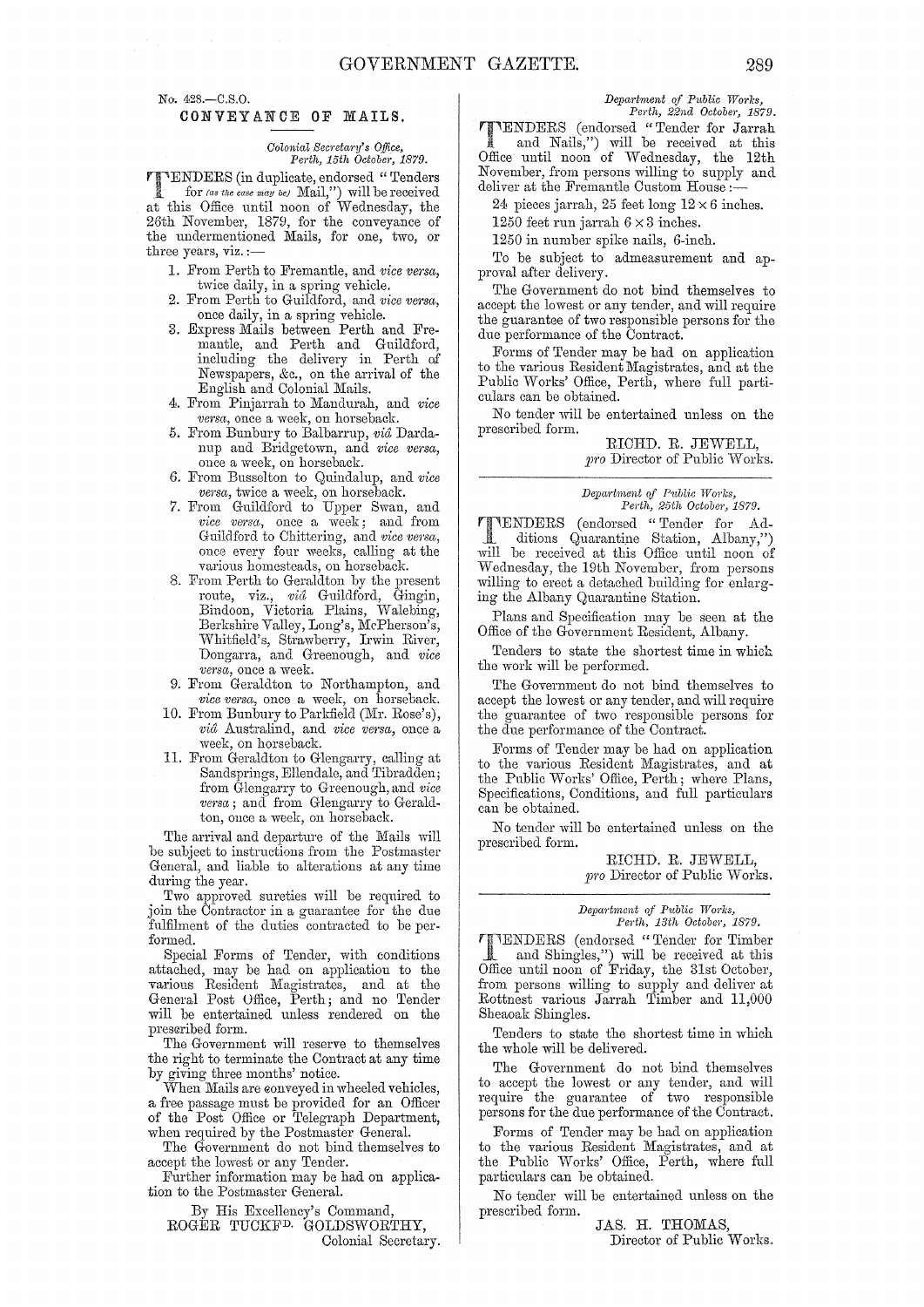#### $Department of Public Works,$

*Perth, 18th October, 1879.*  (enclorsed "Tender for Repairs Bonded Warehouse, &c., Albany,") will be received at this Office until noon of Friday, the 14th November, from persons willing to perform certain repairs to Bonded Warehouse, and extending the Tramway of the Jetty to Bonded Vvarehouse, &c., &c., at Albany.

Plans and Specifications may be seen on application at the Office of the Government Resident.

Tenders to state the shortest time in which the work will be performed.

The Government do not bind themselves to accept the lowest or any tender, and will require the guarantee of two responsible persons for the due performance of the Contract.

Forms of Tender may be had on application to the various Resident Magistrates, and at the Public Works' Office, Perth, where Plans, Specifications, Conditions, and full particulars can be obtained.

No tender will be entertained unless on the prescribed form.

# J. H. THOMAS,

Director of Public Works.

# *Depa:dtnent of Public Works,*

#### *Perth, 13th October, 1879.*

(endorsed "Tender for Perth Railway Station," will be received at this Office until noon of Wednesday, the 5th November, from persons willing to erect a Railway Station at Perth.

Tenders to state the shortest time in which the work will be performed.

The Government do not bind themselves to accept the lowest or any tender, and will require the guarantee of two responsible persons for the due performance of the Contract.

Forms of Tender may be had on application to the various Resident Magistrates, and at the Public Works' Office, Perth, where Plans, Specifications, Conditions, and full particulars can be obtained.

No tender will bo entertained unless on the prescribed form.

### JAS. H. Commissioncr of Railways.

#### WESTERN AUSTRALIA.

Meteorological Observations for the week ending 21st October, 1879.

WIND Registered by Mr. Forsyth, Harbor Master, at Arthur's Head, Fremantle; altitude above the sea 55 feet, in Latitude 32° 02' 14" S., Longitude 115° 45' 12" E.

The other instruments registered are placed in the grounds adjoining the Survey Office, Perth; altitude above the sea 47 feet, in Latitude 31° 57' 25" S., Longitude 115° 52' 02" E.

MALCOLM FRASER, Surveyor General.

| Week<br>ending.                                                                                                                                                                | BAROMETER:<br>Mean Reading<br>corrected, and re-<br>duced to sea level, | THERMOMETERS IN SHADE. |               |               |               |       |                                | RADIATION<br>THERMO-<br>METERS. |                           | WIND.                 | DEGREE                        |                           |                        | FVAPOR-          |
|--------------------------------------------------------------------------------------------------------------------------------------------------------------------------------|-------------------------------------------------------------------------|------------------------|---------------|---------------|---------------|-------|--------------------------------|---------------------------------|---------------------------|-----------------------|-------------------------------|---------------------------|------------------------|------------------|
|                                                                                                                                                                                |                                                                         | Drv.                   |               | Wet.          |               |       | $\epsilon$ Solar.<br> Terres-l | RAIN:<br>Amount<br>in           | Horizontal<br>velocity in |                       | OF<br>HUMIDITY.<br>Saturation | CLOUD:<br>Mean<br>amount. | OZONE: Mean<br>amount. | ATION:<br>Amount |
|                                                                                                                                                                                | and 32 deg. Fah.                                                        | Maxi-<br>mum.          | Mini-<br>mum. | Maxi-<br>mum. | Mini-<br>mum. |       | trial.                         | inches.                         | miles, per<br>hour.       | General<br>direction. | $=160$ : mean<br>amount.      |                           |                        | in<br>inches.    |
| 21st                                                                                                                                                                           | 29.948                                                                  | 68.0                   | 50.1          | 61.4          | 47.3          | 128.7 | 45.5                           | -85                             | 15.76                     | đ)<br>rigia<br>Ŧ,     | 71                            | 4.8                       | 75                     | 1.05             |
| Maximum<br>Highest reading of Barometer 30.097 16th 17th [<br>71.417th<br>Thermometers in shade<br>Dry<br><b>Minimum</b><br>49.0 174<br>90.009.97 <sub>0</sub><br>Tamont da da |                                                                         |                        |               |               |               |       |                                |                                 |                           |                       |                               |                           |                        |                  |

Lowest do. do.  $29.802 21$ st  $\left| \right|$  Indimediately in share Minimum  $^{11}$ y  $43.0 17$ th The Observations are taken at Perth at 9 a.m., (excepting Barometer, which is registered at 12 a.m.) M. A. C. FRASER, Observer.

# RETURN No. 1 of Auctioneers' Licenses issued throughout the Colony during the year 1879.

| District<br>J. B. Ridley<br>$\cdots$<br>$\cdots$<br>$\cdots$                                                                                                                                                                                                                                                                                                                                                                                                                                                                                                                                                                                                                                                                                                                                                                                                                                                                                                                                                                                               |                                                                                                                                                                                                                                                                                                                                                                                                                                                                                                                                                                                                                                                                                                                                                                       |                                                                                                                                                                                                                                                                                                                                                                       |
|------------------------------------------------------------------------------------------------------------------------------------------------------------------------------------------------------------------------------------------------------------------------------------------------------------------------------------------------------------------------------------------------------------------------------------------------------------------------------------------------------------------------------------------------------------------------------------------------------------------------------------------------------------------------------------------------------------------------------------------------------------------------------------------------------------------------------------------------------------------------------------------------------------------------------------------------------------------------------------------------------------------------------------------------------------|-----------------------------------------------------------------------------------------------------------------------------------------------------------------------------------------------------------------------------------------------------------------------------------------------------------------------------------------------------------------------------------------------------------------------------------------------------------------------------------------------------------------------------------------------------------------------------------------------------------------------------------------------------------------------------------------------------------------------------------------------------------------------|-----------------------------------------------------------------------------------------------------------------------------------------------------------------------------------------------------------------------------------------------------------------------------------------------------------------------------------------------------------------------|
| Geo. F. Wilkinson<br>General<br>$\cdots$<br>$\cdots$<br>$\cdots$<br>Elias Solomon<br>Do.<br>$\ddotsc$<br>$\cdots$<br>$\cdots$<br>$\rm District$<br>John Treanor<br>$\cdots$<br>$\cdots$<br>$\cdots$<br>Henry Gray<br>Do.<br>$\cdots$<br>$\cdots$<br>$\cdots$<br>John Treanor<br>Do.<br>$\cdots$<br>$\cdots$<br>$\cdots$<br>James Moore<br>Do.<br>$\cdots$<br>$\cdots$<br>$\cdots$<br>Chas. S. Monger<br>Do.<br>$\cdots$<br>$\cdots$<br>$\cdots$<br>F. McRae<br>Do.<br>$\ddotsc$<br>$\cdots$<br>$\cdots$<br>$\cdots$<br>G. Ralston<br>Do.<br>$\ddotsc$<br>$\cdots$<br>$\cdots$<br>$\cdots$<br>John McCleery<br>General<br>$\cdots$<br>$\cdots$<br>$\cdots$<br>Philip Webster<br>Do.<br>$\ddotsc$<br>$\cdots$<br>$\cdots$<br>Edwd. Kay Courthope<br>Do.<br>$\cdots$<br>$\cdots$<br>W. Spencer<br>District<br>$\cdots$<br>$\cdots$<br>$\cdots$<br>$\cdots$<br>Joseph Pyke<br>Do.<br>$\ddotsc$<br>$\cdots$<br>$\cdots$<br>$\cdots$<br>Geo. Thompson<br>General<br>$\cdots$<br>$\cdots$<br>$\cdots$<br>Thomas Smith<br>Do.<br>$\ddotsc$<br>$\cdots$<br>$\cdots$ | District R.M. Greenough<br>$\cdots$<br>Throughout Colony<br>$\cdots$<br>$\cdots$<br>Do.<br>$\cdots$<br>$\cdots$<br>$\cdots$<br>District R.M. Geraldton<br>$\cdots$<br>Do.<br>$\cdots$<br>$\cdots$<br>$\cdots$<br>District R.M. Greenough<br>$\cdots$<br>Bunbury<br>Do.<br>$\cdots$<br>$\cdots$<br>${\rm York}$<br>Do.<br>$\ddotsc$<br>$\cdots$<br>Do.<br>Roebourne<br>$\sim$<br>$\cdots$<br>do.<br>Do.<br>$\cdots$<br>$\cdots$<br>Throughout Colony<br>$\ddotsc$<br>$\ddotsc$<br>Do.<br>$\cdots$<br>$\cdots$<br>$\cdots$<br>Do.<br>$\ddotsc$<br>$\cdots$<br>$\cdots$<br>District R.M. Bunbury<br>$\cdots$<br>$\cdots$<br>$\operatorname{Tork}$<br>Do.<br>$\cdots$<br>$\cdots$<br>Throughout Colony<br>$\cdots$<br>$\cdots$<br>Do.<br>$\cdots$<br>$\cdots$<br>$\cdots$ | 6th January, 1880<br>20th January, 1880<br>27th January, 1880<br>7th February, 1880<br>10th February, 1880<br>20th February, 1880<br>29th February, 1880<br>16th April, 1880<br>18th April, 1880<br>9th June, 1880<br>11th June, 1880<br>14th July, 1880<br>$23rd$ July, $1880$<br>25th July, 1880<br>11th August, 1880<br>26th September, 1880<br>23rd October, 1880 |

25th October, 1879.

GEO. PHILLIPS, Acting Colonial Treasurer.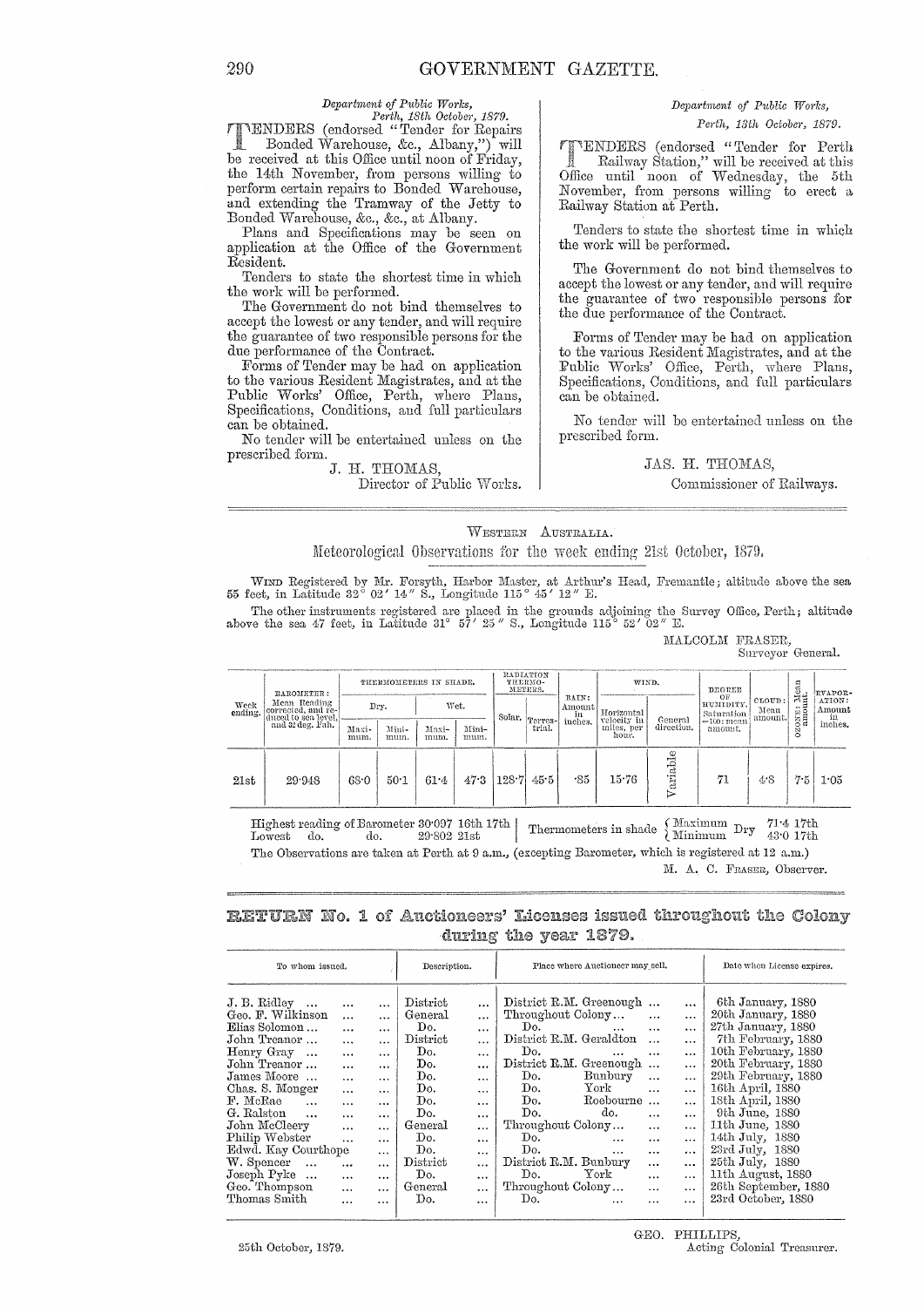# Tenders for Annual Contracts for the Year 1880.

No. 420.-C.S.O.

*Colonial Secretary's Office,* 

*Perth, 4th October, 1879.* 

TENDERS FOR COLONIAL AND CONVICT SERVICE, (endorsed "Tender for........." as the case may be) will be received at this Office until noon of WEDNES-DAY, the 12th NOVEMBER, 1879, from persons willing to contract for the for ........." *as the case may be*) will be received at this Office until noon of WEDNES-DAY, the 12th NOVEMBER, 1879, from persons willing to contract for the performance of the following Services during the year 1880 :-

#### 1.-General Supplies

Of the following articles at the undermentioned<br>Stations; to be delivered in such quantities and at<br>such times as may be required :-

At Perth. Fremautle, Albany, Bunbury, York, Newcastle, Champion Bay, Guildford, Busselton, Williams, Rottnest Island:

Fresh Meat @ per lb.

Salt Beef @ per ID.

20 per cent. Flour, @ per ID., and @ per ton of 224DIDS.

Fine Flour, @ per lb.

Bread made from 20 per cent. Flour, @ per ID.

Ditto from Fine Flour, @ per lb.

Tea, Sago, Blue, Soda, Candles, Sugar, Oatmeal, Linseed lYleal, Starch, Potatoes, Candle wick, Cotton wick, Kerosene wick, Rice, Soap, Tobacco, Salt, Bran, Coffee, Coffee Ground, Hops, Arrowroot, Butter, Pepper, Mustard, Cheese, Vegetables, and Raisins, @ per ID.

Sheeting Calico, @ per yard.

Separate samples of all but Meat and Vegetables must accompany tenders for each service.

Gin, Brandy, Wine, Porter (Bottled), Vinegar, Lime Juice, Milk, @ per gallon; Colza, Kerosene, and Whale Oil, @ per gallon.

Pipes, @ per dozen.

Eggs, @ per dozen.

Leeches, @ per dozen.

Coir for beds, @ per cwt.

- Firewood, @ per cord of 128 feet, to consist of Banksia, to be delivered and stacked by the Contractor when and where required, and subject to measurement on delivery.
- Firewood for Rottnest to be Banksia wood, in billets of 9 inches diameter and three feet in length.
- Firewood for Breaksea Island, King George's Sound, to be  $@$  per cord delivered on the Island.
- Firewood for Fremantle to be @ per cord, delivered at the Government Jetty, North Fremantle.

The Government reserves the right to cancel the Contract for Meat at the end of March, 1880, if it thinks it desirable to do so.

Tender to be endorsed " Tender for General Supplies *fo1' 1880."* 

#### $2 - FORAGE$

For such Horses as may be employed in the Service during the year 1880, at Geraldton, Fremantle, and Perth:-

Hay, @ per ton.

Barley, @ per bushel.

Bran, @ per ID.

The daily ration of each horse is 18tbs. of Hay, and 91bs. of Corn; and Tenders must state the rate per diem for each horse. The forage must be delivered at the Contractor's expense, and at such places in the district as the horses may from time to time be stationed, and in quantities not exceeding one month's supply.

Tender to be endorsed " Tender for Forage."

#### $3 - CARTAGZ$

That may be required at Perth and Fremantle during the year 1880.

Tenders must state the rate per trip and per day, for one, two, or three-horse teams respectively.

Tender to be endorsed " Tender for Cartage."

#### 4. TRANSPORT

Between the undermentioned places during the year 1880:-

Perth and Fremantle, and *vice versa,* Passengers, at per head; Freight, at per ton.

Fremantle and Rottnest, and *vice versa}*  at  $\mathcal P$  trip.

Perth and Rottnest, and *vice versa* 

Tender to be endorsed " Tender for Transport."

#### 5 - SWEEPING CHIMNIES

During the year 1880, at Perth, Fremantle, Champion Bay, and Albany.

Tender to be endorsed " Tender for Sweeping Chim*nies."* 

#### G.-CESS PITS.

To empty Cess Pits and Dry Earth Closets during the year 1880, at Perth, Fremantle, Albany, Bunbury, Vasse, York, Toodyay, and Champion Bay.

Tender to be endorsed" *Tenile)'fo)' Cess Pits."* 

Tenders for Convict Service are required for Fremantle Station only.

The Government does not bind itself to accept the lowest or any tender for any of the above-named services, and reserves to itself the right of accepting a portion of a tender.

The whole of the supplies to be of unexceptionable quality, and subject to approval or rejection by officers or persons duly deputed by the Government.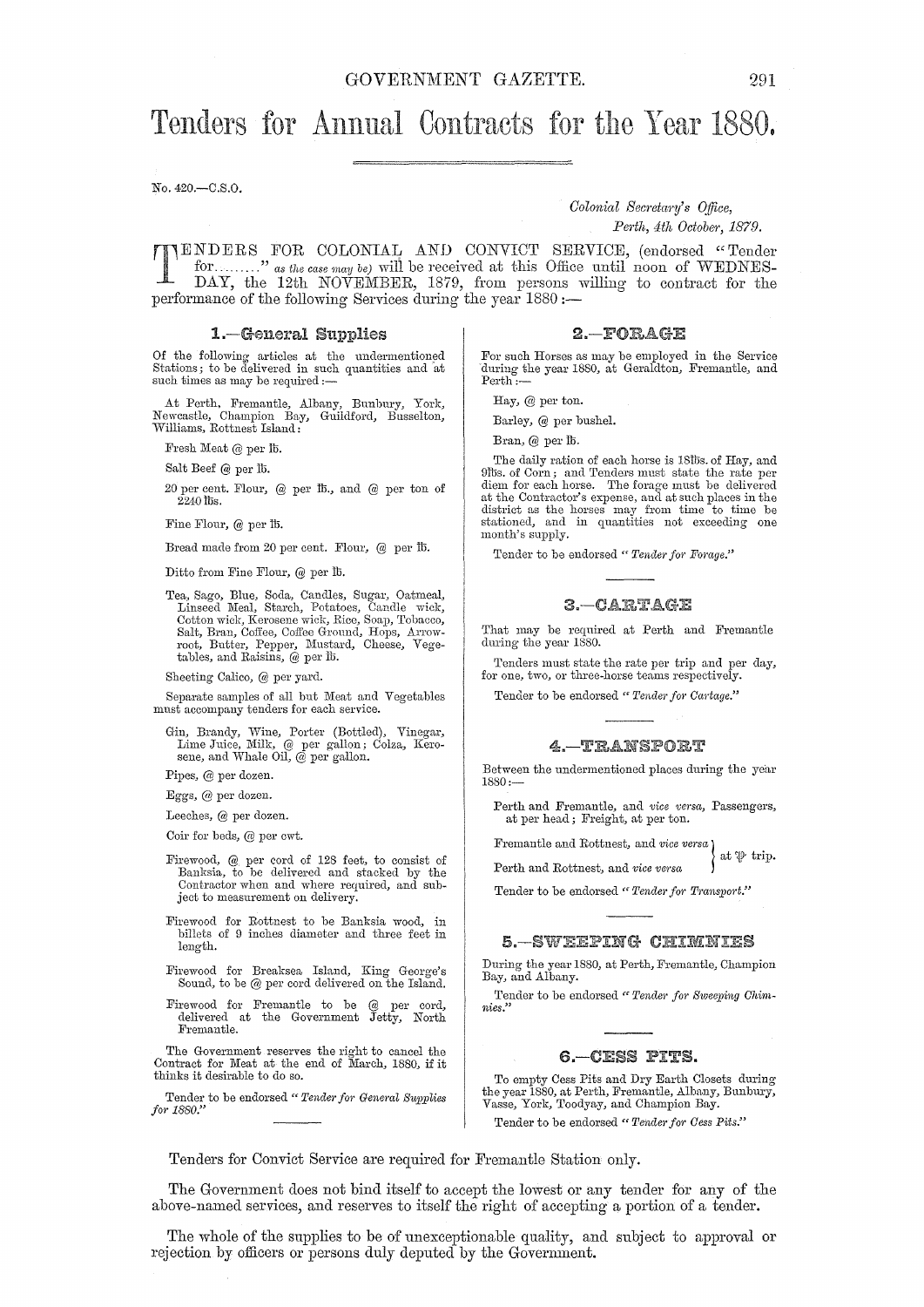#### Tenders for Annual Contracts for the Year 1880.-(Continued.)

The flour to be warranted to keep good for six months after delivery.

Fresh Meat to he delivered daily, when the Government or its representative may consider it practicahle, and in proportion of three days' supply of Mutton to four days' supply of Beef per week, or alternate days of each. "When Beef is issued, fore and hind quarters, or portions thereof, are to he delivered alternately; six inches at least to he cut off the hough and neck hones. Mutton to he delivered in carcasses, excluding heads, necks, shanks below the knee, and hough joints.

The supplies to be delivered at such places and times as may be required by the Government or persons deputed by it.

The ordinary ration of Vegetables to consist of 1<sup>th</sup>. of Potatoes; but when demanded by the Government, and in season, the following equivalents must be supplied twice a week: Pumpkins, 21bs.; or Turnips, Carrots, or Cabbage,  $1\frac{1}{2}$ lbs.; or Onions,  $\frac{1}{4}$ lb., for every pound of Potatoes.

All supplies must be delivered in good and sound packages; Corn and Flour sacks, and Oil casks, will be returned to the Contractors; other packages will be retained free of charge.

The Contractors will be liable for any expense which may be incurred by the Government in consequence of the non-performance of their contracts.

Payments to be made monthly, and for general supplies for the quantities actually consumed in the month.

No transfer of any Contract will be permitted, without the *previous consent* of the Government.

*Each Tender must bear the bona fide signatures of two responsible and approved sureties,* who will be required to be bound for the due performance of the Contract, under a penalty of about one-fourth of the estimated sum to be paid under each Contract. Parties are requested to be careful in drawing up their Tenders, which should be in strict conformity with this Notice.

Forms of Tender on Convict Service may be had on application to the Comptroller's Office, Fremantle, and on Colonial Service to the various Resident Magistrates, and at the Public Offices, Perth; and no tender will be entertained unless rendered on the prescribed form. It is not necessary to forward *dthplicate* tenders; *one* tender form properly filled up and witnessed, both as regards the Contractor and his sureties, will suffice.

By His Excellency's Command,

ROGER TUCKF<sup>D.</sup> GOLDSWORTHY,

Colonial Secretary.

No. 421.-C.S.O.

*Colonial Secretary's Office, Perth, 4th October, 1879.* 

TENDERS FOR POLICE SERVICE (endorsed "Tender for ........." *as the case may be)* will be received at this Office until noon of WEDNESDAY, 12th NOVEMBER, 1879, from persons willing to contract for the performance of the fo will be received at this Office until noon of WEDNESDAY, 12th NOVEMBER, 1879, from persons willing to contract for the performance of the following Services during the year  $1\bar{8}80$  :-

#### **1. - SHOEING POLICE HORSES**

At the undermentioned Police Stations during the year 1880:-

> Albany Albany Road, 131 miles Albany Road, 36 miles Baylup Bannister Bunbury Blackwood, No. 1 Station Blackwood Bridge Beverley Busselton

Champion Bay Dongarra<br>Esperance Bay Fremantle Guildford Gingin Gordon River Greenough Harvey Jarrahdale 28 mile on<br>Pinjarrah Road Kojonup Lakes

| Mandurah           |
|--------------------|
| Minninup           |
| Mount Barker       |
| $\rm{Northampton}$ |
| Northam            |
| ${\rm Newcastle}$  |
| $_{\rm{Perth}}$    |
|                    |

Pinjarrah Victoria Plains Williams River York Youndegin Sharks Bay Roebourne

Tenders to state the rate per set, and for removes.

Police Horses to be shod to the satisfaction of the Officer in charge of the District.

Horses not in the Police Force, but the property of the Local Government, must be shod at the same rate as Police Horses.

Tenders to be endorsed " Tender for Shoeing Horses."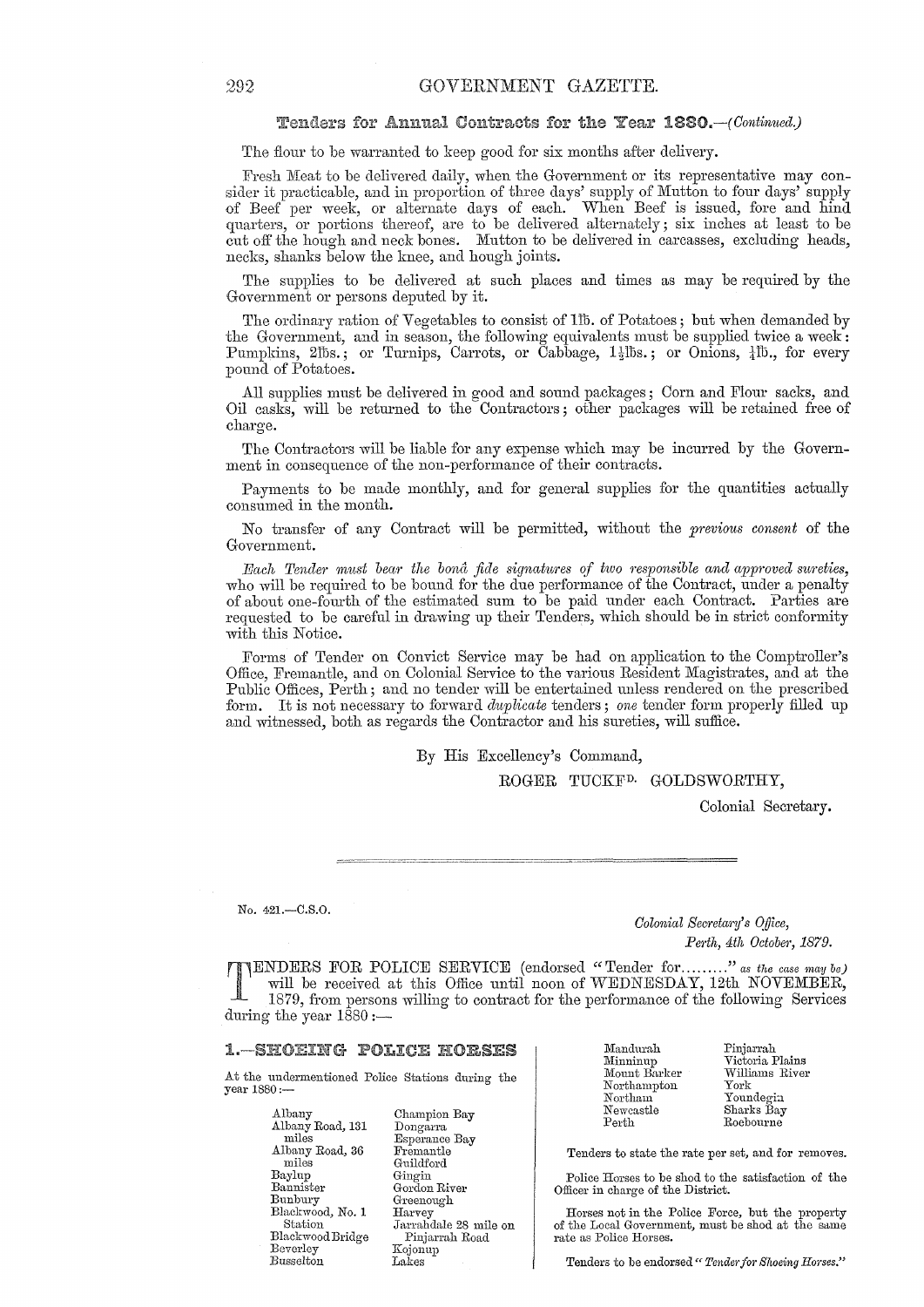# 2. BARLEY or OATS for PO-LICE HORSES for 1880.

To be supplied in the undermentioned quantities, at the several Police Stations named, at per bushel of 50 lbs.

Bushels.

| Albany                                                            | 500 |
|-------------------------------------------------------------------|-----|
| Albany Road, 131 miles                                            | 330 |
| Albany Road, 36 miles                                             | 462 |
| Baylup                                                            | 250 |
| Bannister                                                         | 462 |
| Bunbury                                                           | 462 |
| Blackwood, No. 1 Station                                          | 132 |
| Do. Bridge                                                        | 132 |
| Beverley                                                          | 132 |
| Busselton                                                         | 330 |
| Champion Bay                                                      | 264 |
| $Dongarra$                                                        | 198 |
| Esperance Bay                                                     | 132 |
| Fremantle                                                         | 264 |
| Guildford                                                         | 462 |
|                                                                   | 132 |
| Gordon River                                                      | 300 |
| Greenough                                                         | 198 |
| $\text{Harvey}$                                                   | 350 |
| Jarrahdale, 28-mile on Pin-7                                      | 250 |
| jarrah Road $\,\,\ldots\ldots\ldots\ldots\ldots\,$ $\,$ $\,$ $\,$ |     |
| Kojonup                                                           | 500 |
| <b><i>Takes</i></b>                                               | 250 |
| Mandurah                                                          | 132 |
| $\text{Minminup}$                                                 | 132 |
| Mount Barker                                                      | 396 |
| Northampton                                                       | 264 |
| Northam                                                           | 396 |
| Newcastle                                                         | 396 |
| Perth 1320                                                        |     |
| Pinjarrah                                                         | 528 |
| Victoria Plains                                                   | 132 |
| Williams River                                                    | 500 |
| ${\rm York}$                                                      | 396 |
| Youndegin                                                         | 132 |
| Sharks Bay, delivered at Champion Bay                             | 132 |
| Roebourne, to be delivered on )<br>Fremantle Jetty                | 330 |
| To be delivered at Champion<br>Bay or at Mt. Wittencom            | 264 |
| Station                                                           |     |

The Barley or Oats to be of first rate quality, and delivered at the Contractor's expense on or after 1st January, 1880, in such quantities of not less than one<br>quarter of the whole and not exceeding the whole of<br>the above weights, and at such times only at the<br>above-named Stations, as may be demanded in writing<br>by the officer subject to approval on delivery.

The Government does not bind itself to take from the Contractor the whole quantity tendered to be supplied, unless demanded in writing as above.

Tender to be endorsed " Tender for Barley or Oats  $for$  Police Horses."

# 3. HAY for POLICE HORSES,

### for 1880.

Good Sown Wheat or Oat Hay, to be supplied at the several Police Stations named, at per ton of 2240ms.

|                                                                 | Tons. |
|-----------------------------------------------------------------|-------|
|                                                                 | 22    |
|                                                                 | 15    |
| Albany Road, 36 miles                                           | 21    |
|                                                                 | 10    |
| Bannister                                                       | 21    |
|                                                                 | 21    |
| Bunbury<br>Blackwood, No. 1 Station                             | -6    |
|                                                                 | 6     |
|                                                                 | 6     |
| Busselton                                                       | 15    |
| Champion $\mathrm{Bay}, \ldots, \ldots, \ldots, \ldots, \ldots$ | 12    |
|                                                                 | 9     |
| Esperance Bay                                                   | 6     |
| $F$ remantle                                                    | 12    |
| Guildford                                                       | 21    |
|                                                                 | 6     |
| Gordon River                                                    | 15    |
| Greenough                                                       | -9    |
|                                                                 | 16    |
| Jarrahdale, 28-mile on Pin-                                     |       |
|                                                                 | 10    |
|                                                                 | 22    |
| Lakes                                                           | 10    |
| Mandurah                                                        | - 6   |
| Minninup                                                        | -6    |
| Mount Barker                                                    | 18    |
| Northampton                                                     | 12    |
| Northam                                                         | 18    |
| Newcastle                                                       | 18    |
|                                                                 | 60    |
| Pinjarrah                                                       | 24    |
| Victoria Plains                                                 | - 6   |
| Williams River                                                  | 22    |
|                                                                 | 18    |
|                                                                 | 6     |
| Youndegin<br>Sharks Bay, delivered at {                         |       |
|                                                                 | 6     |
|                                                                 |       |
| mantle Jetty                                                    | 15    |
|                                                                 |       |

The Hay to be of first-rate quality, and delivered at the Contractor's expense on or after January 1st, 1880, iu such quantities of not less than one ton and not exceeding the whole of the above weights, and at such times only at the above-named Stations, as may be demanded in writing by the Officer in charge of such Stations, and to be subject to approval on delivery,

The Government does not bind itself to take from the Contractor the whole quantity tendered to be supplied, unless demanded in writing as above.

Tender to be endorsed "Tender for Hay for Police Horses.'

4.—For the Supply of Bedding to the above Stations and the removal of the Manure therefrom.

The Government does not bind itself to accept the lowest or any tender for any of the above-named services, and will in each case require the guarantee of two responsible persons for the due performance of the Contract.

Forms of Tender may be had on application to the various Resident Magistrates, and at the Public Offices, Perth; and no tender will be entertained unless rendered on the prescribed form. It is not necessary to forward *duplicate* tenders; *one* tender form properly filled up and witnessed, both as regards the Contractor and his sureties, will suffice.

By His Excellency'S Command,

ROGER TUCKF<sup>D.</sup> GOLDSWORTHY,

Colonial Secretary.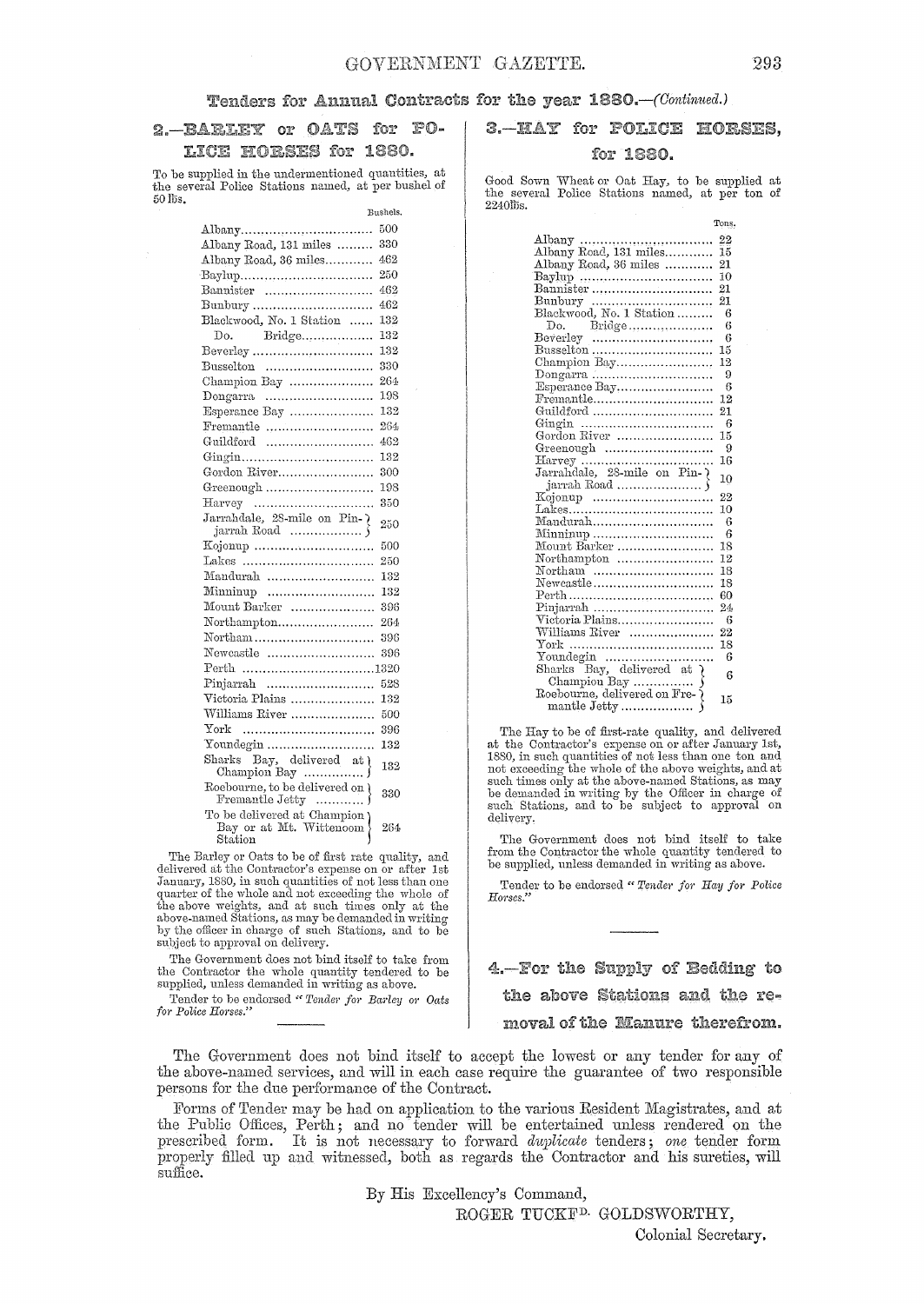#### LAND  $SALES.$

Crown Lands' Office, Perth, 27th October, 1879.

**TIME** undermentioned Allotments of Land will be offered for Sale, at Public Auction, on the date and at the places specified in the Schedule below, at one o'clock, p.m.

SCHEDULE.

|          | Place of Sale.<br>Date of Sale. |           |           |                     |           |           |                |                         |          |             |          | Quantity.        |                 | Upset Price.  |
|----------|---------------------------------|-----------|-----------|---------------------|-----------|-----------|----------------|-------------------------|----------|-------------|----------|------------------|-----------------|---------------|
|          |                                 |           |           | Description of Lot. |           |           | Number of Lot. |                         |          | r. p.<br>а. |          |                  |                 |               |
| 1879.    |                                 |           |           |                     |           |           |                |                         |          |             |          |                  |                 |               |
| Nov. $5$ | $\lambda$ lbany                 |           | $\cdots$  | Albany              | $\ddotsc$ |           | $\ldots$ Town  | 201                     |          | $\cdots$    | 1        | 0                | 6               | £9.           |
| Do.      | $\operatorname{Perth}$          |           | $\cdots$  | Fremantle           |           |           | Do.            | 842                     | $\cdots$ |             | 0        |                  | 2 14            | $\pounds$ 12. |
| Do.      | Do.                             | $\ddotsc$ | $\cdots$  | Perth               | $\cdots$  |           | Do.            | н                       | 66       | $\cdots$    | $\bf{0}$ | $3 -$            | $19^{\circ}$    |               |
| Do.      | Do.                             | $\cdots$  | $\cdots$  | Do.                 | $\cdots$  | $\ddotsc$ | Do.            | ,, 106                  |          | $\ddotsc$   |          | L                | 20              |               |
| Do.      | Do.                             | $\cdots$  | $\cdots$  | Do.                 | $\cdots$  | .         | Do.            | V <sub>136</sub>        |          | $\cdots$    |          |                  | 0 <sub>38</sub> | £15 per lot.  |
| Do.      | Do.                             | $\ddotsc$ | $\ddotsc$ | Do.                 | $\cdots$  | $\cdots$  | Do.            | $\overline{\mathbf{1}}$ | 137      | $\cdots$    |          | 0                | 38              |               |
| Do.      | Do.                             | $\ddotsc$ | $\cdots$  | Do.                 |           | $\cdots$  | Do.            | 53                      | 138      | $\cdots$    |          | $\theta$         | 38              |               |
| Do.      | Do.                             | $\ddotsc$ | $\cdots$  | Do.                 | $\cdots$  | $\cdots$  | Do.            | ,, 139                  |          | $\cdots$    |          | $\boldsymbol{2}$ | 5,              |               |
| Do.      | ${\rm York}$                    | $\cdots$  |           | ${\bf York}$        | $\cdots$  | $\cdots$  | Do.            | 49                      | $\cdots$ |             |          | $\theta$         | $\bf{0}$        | $\pounds10.$  |
|          |                                 |           |           |                     |           |           |                |                         |          |             |          |                  |                 |               |

JOHN FORREST, pro Commissioner of Crown Lands.

THEREAS by the 31st section of the Ordinance 24 V. 15, the Chief Justice is required and empowered, among other things, to make orders touching and concerning the places of holding the Supreme Court; and whereas the present Court Hall has been<br>deemed inconvenient and inadequate, and<br>another more suitable building has been provided by the Government of the Colony, and is now fitted up as a Court Hall; I, Sir ARCHIBALD PAULL BURT, Chief Justice of Western Australia, do hereby, in pursuance and in execution of the powers and authority in this<br>behalf in me vested, order and direct that the Public Building situate in Perth and known as Perth Town Allotment B No. 10, be deemed and taken, received, and be the place of holding the Supreme Court of the said Colony until further order herein. Of which this shall be to all parties concerned due and effectual notice.

Dated at Chambers, the 23rd day of October, 1879.

> ARCHD. PAULL BURT, Chief Justice.

Comptroller's Office,<br>Fremantle, 25th October, 1879. YERTIFICATES of Freedom have been  $J$  issued to the undermentioned convicts, whose sentences have expired:-

Reg. No. 7708 Henry Gwynne

" 9957 Robert Summers  $, 1$ 

 $\ldots$  10027 James White.

HIS Excellency the Governor has been pleased to revoke the Ticket-of-Leave of the undermentioned convict:-

Reg. No. 9545 James Potter.

THE undermentioned man is requested to communicate with this Office :-

Reg. No. 9620 John Williams, who received a Certificate of Freedom on 20th April, 1876. *Vide*  $\frac{10875}{4}$ .

> JOHN F. STONE, Comptroller.

#### Sale of Police Horses at Perth.

#### LIONEL SAMSON & SON, (GOVERNMENT AUCTIONEERS.)

AVE received instructions from the Local Government, to sell by public auction, at the Police Station, Perth, on Friday next, the 31st instant, at 12 o'clock: $-$ 

12 Police Horses no longer required for the Public Service.

Sale at noon punctually.

Fremantle, 24th October, 1879.

Sale at Perth of Rottnest Salt and Rye.

#### LIONEL SAMSON & SON. (GOVERNMENT AUCTIONEERS.)

AVE received instructions from the Local Government to offer for sale, immediately after the sale of the Police Horses at the Police Station, Perth, on Friday next, the 31st October, at 12 o'clock :-

300 Bags of Rottnest Salt.

20 Bags Rye.

Samples of which will be on view on the day of Sale.

Fremantle, 24th October, 1879.

### The Bankruptcy Act, 1871. IN THE SUPREME COURT.

In the matter of proceedings for liquidation by arrangement, or composition with creditors, instituted by<br>Edwin Horace Watson, of the City of Perth, in the Colony of Western Australia, Boatman.

NOTICE is hereby given that a first general meeting<br>of the creditors of the indices No of the creditors of the above-named person has<br>been summoned to be held at the offices of Mr.<br>Nathaniel Howell, Nos. 1 and 2 Town Hall Chambers, Perth, on the seventh day of November next, at eleven o'clock in the forenoon, precisely.

Dated this twenty-second day of October, 1879.

NATH. HOWELL, Attorney for the said Edwin Horace Watson.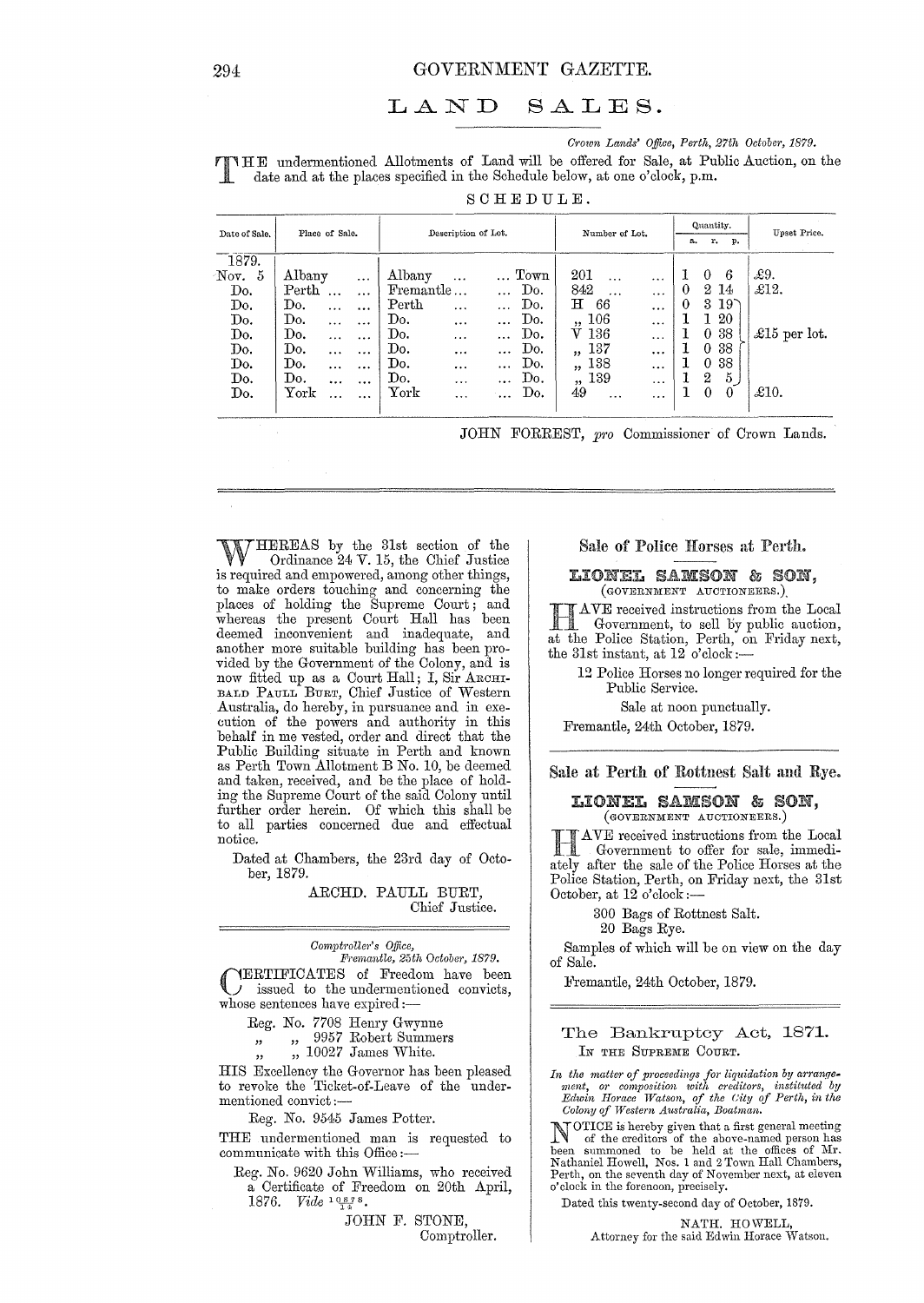# WESTERN AUSTRALIAN AGRICULTURAL ASSOCIATION.

#### PATRON:

# *His Excellency the Governor.*

#### PRESIDENT:

# *Hon. R. T. Goldsw01·thy, O.M.G.*

**THE Fourth EXHIBITION of this Association will be held at the Society's Show** Grounds, Perth, on WEDNESDAY, November 12th, 1879. Doors open to the public at 12 noon; admission, Is. each.

#### A Band will be in attendance.

The ANNIJAL DINNER will be held at 8 p.m. on the Show day. Tickets, 10s. 6d. each, to be had of the Committee.

On THURSDAY, November 13th, 1879, the Annual General Meeting will take place at 3 p.m, to which the public are invited.

# SCHEDULE OF PRIZES **FOR 1879.**

#### SHEEP.

£ *s.* 

| Imported—Best Fine Wool Ram              |           |           | 10 | О |
|------------------------------------------|-----------|-----------|----|---|
| Best Long Wool Ram                       |           |           | 10 | 0 |
| Colonial—Best Long Wool Ram              |           |           | 5  | 0 |
| Second Best<br>$\sim$ $\sim$ $\sim$      |           | $\ddotsc$ | 2  | 0 |
| Best 10 Long Wool Ewes                   | $\ddotsc$ | $\ddotsc$ | 5  | 0 |
| Second Best                              | $\cdots$  | $\ddotsc$ | 2  | 0 |
| Best 10 Long Wool Lambs                  |           | $\sim$    | 5  | 0 |
| Second Best                              |           |           | 2  | 0 |
| Best Fine Wool Ram                       |           |           | 5  | 0 |
| Second Best<br>$\cdot$ $\cdot$           |           |           | 2  | 0 |
| Best Pen of 10 Fine Wool Ewes            |           | .         | 5  | 0 |
| Second Best<br>$\cdots$                  |           |           | 2  | 0 |
| Best Pen of 10 Fine Wool Lambs           |           |           | 5  | 0 |
| Second Best                              |           |           | 2  | 0 |
| Best 10 Fat Wethers                      |           |           | 5  | 0 |
| Second Best<br>$\sim$                    |           | .         | 2  | 0 |
| Best Fine Fleece<br>$\sim$ $\sim$ $\sim$ |           |           | 1  | 0 |
| Best Long Wool Fleece                    |           |           |    | 0 |
|                                          |           |           |    |   |

#### CATTLE.

| Imported—Best Bull<br>$\cdots$            |                      | 10 |          |
|-------------------------------------------|----------------------|----|----------|
| Colonial-Best Bull                        | $\cdots$<br>$\cdots$ | 10 | 0        |
| Second Best<br>$\overline{a}$<br>$\cdots$ | $\ddotsc$            | 5  | 0        |
| Best Dairy Cow in Milk                    | $\ddotsc$            | 5  | 0        |
| Second Best                               | $\cdots$             | з  | 0        |
| Best Cow for Breeding<br>$\cdots$         | $\ddotsc$            | 7  | $\Omega$ |
| Second Best<br>$\mathbf{r}$<br>$\cdots$   | $\cdots$             | з  | 0        |
| Best Pen of 4 Fat Beasts, grazed          |                      | 8  | 0        |
| Second Best<br>$\ddotsc$                  |                      |    |          |
| Best Stall-Fed Fat Beast                  |                      | 5  |          |
|                                           |                      |    |          |

#### HORSES.

| Imported—Best Blood Entire             |    |  |
|----------------------------------------|----|--|
| Best Cart Entire<br>$\sim$             | 10 |  |
| Colonial—Best Entire for Indian Market |    |  |
| Second Best<br>$\cdots$                |    |  |
| Best Mare for Indian Market            | 5  |  |
| Second Best                            | З  |  |
| Best Cart Entire                       |    |  |
| Second Best                            |    |  |
| Best Cart Mare                         | 5  |  |
| Second Best                            |    |  |

#### PIGS.

| Imported—Best Boar        |          | $\cdots$  | $\cdots$ | $\cdots$ | 30 |     |
|---------------------------|----------|-----------|----------|----------|----|-----|
| Colonial—Best Boar        | $\cdots$ | $\ddotsc$ |          | $\cdots$ |    | -0  |
| $\operatorname{Best}$ Sow |          | $\ddotsc$ | $\cdots$ | $\cdots$ |    | - 0 |
| Second Best               |          |           | $\cdots$ | $\cdots$ |    | ∩   |

| Best Dorking Cock and Hen<br>$\cdots$<br>$\ddotsc$                                    | $\ddotsc$ | $0\,10$         |
|---------------------------------------------------------------------------------------|-----------|-----------------|
| Best White Faced Spanish<br>$\ddotsc$<br>$\ddotsc$                                    | $\cdots$  | 0 10            |
| Best Black Poland<br>المعدد<br>$\cdots$                                               | $\ddotsc$ | $0\,10$         |
| Best Silver Poland<br>$\ddotsc$<br><br>$\ddotsc$                                      | $\ddotsc$ | $0\,10$         |
| Best Golden Poland<br>$\cdots$<br>$\ddotsc$<br>$\ddotsc$                              | $\ddotsc$ | 0 10            |
| Best Hamburgh<br>$\ddotsc$<br>$\overline{1}$<br>$\ddotsc$                             | $\ddotsc$ | 010             |
| Best Game<br>$\ddotsc$<br><b>Contract State Street</b><br>$\cdots$                    | $\ddotsc$ | 010             |
| Best Brahma Pootra<br>asset in<br>$\cdots$<br>$\cdots$                                | $\ddotsc$ | 0 10            |
| Best Cochin<br><b>Contract Contract</b><br>$\ddot{\phantom{a}}$<br>$\sim$<br>$\cdots$ |           | 0 <sup>10</sup> |
| Best Crossbred Fowls<br>$\sim 100$ km s $^{-1}$<br>$\cdots$                           | $\ddotsc$ | 010             |
| Turkeys—Best Cock and Hen<br>$\ddotsc$                                                | .         | 010             |
| <i>Guinea Fowl</i> —Best Cock and Hen<br>$\sim$                                       | $\ddotsc$ | 0, 10           |
| Geese—Best Gander and Goose<br>$\ddotsc$                                              | $\ddotsc$ | 010             |
| Ducks-Best Aylesbury Drake and Duck                                                   | $\ddotsc$ | 010             |
| Best Common Drake and Duck                                                            |           | 0 10            |
|                                                                                       |           |                 |

#### AGRICULTURAL PRODUCE.

| Best Bag of Wheat        | $\ddotsc$ | $\cdots$  | $\cdots$ | $\cdots$  |   | 0 <sub>15</sub> |
|--------------------------|-----------|-----------|----------|-----------|---|-----------------|
| Best Bag of Barley       | $\cdots$  | $\ddotsc$ | $\cdots$ | $\cdots$  |   | 0 <sub>15</sub> |
| Best Bag of Oats         | $\cdots$  | $\cdots$  | $\cdots$ | $\ddotsc$ |   | 0 15            |
| Best Bag of Indian Corn  |           | $\ddotsc$ | $\cdots$ | $\cdots$  |   | 0 15            |
| Best Collection of Roots |           | $\cdots$  | $\cdots$ | $\cdots$  |   | 015             |
| Best Load of Hay         | $\cdots$  | $\ddotsc$ | $\cdots$ | $\cdots$  | 2 |                 |

#### DAIRY PRODUCE.

| Best 31bs. of Fresh Butter, rolled in pounds  |           |   | 010        |
|-----------------------------------------------|-----------|---|------------|
| Second Best<br>$\cdots$                       |           | 0 | - 7        |
| Best Keg or Jar of Salt Butter, not less than |           |   |            |
| $10$ lbs.<br>$\cdots$<br>$\cdots$<br>$\cdots$ | $\cdots$  |   | 10         |
| $\mathrm{Second\, Best}$<br>$\ddotsc$         | $\ddotsc$ |   | 010        |
| Cheese—Best Cheese (not less than 10fbs.)     |           |   | $1 \theta$ |
| Second Best                                   | $\ddotsc$ |   | 010        |
| Bacon—Best 2 Flitches and 2 Hams, cured       |           |   |            |
| in this Colony<br>$\cdots$                    |           | 2 |            |

#### WINE.

| Best Red, 2 bottles |           | $\cdots$  | $\cdots$ | $\ddot{\phantom{0}}$ | $\cdots$  |  |
|---------------------|-----------|-----------|----------|----------------------|-----------|--|
| Second Best         | $\cdots$  | $\cdots$  | $\cdots$ |                      |           |  |
| Best White          |           | $\ddotsc$ |          | $\cdots$             | $\ddotsc$ |  |
| Second Best         |           |           | $\cdots$ | $\cdots$             |           |  |
| Best Sweet          |           | $\cdots$  | $\cdots$ | .                    | $\cdots$  |  |
| Second Best         | $\ddotsc$ |           |          |                      |           |  |

#### DRIED FRUITS.

| Best Raisins, not less than 14lbs.<br>$\cdots$  | $\cdots$ | 0    |
|-------------------------------------------------|----------|------|
| Best Currants, not less than 7lbs.<br>$\ddotsc$ | $\cdots$ | - 0  |
| Best Dried Apples, not less than 3lbs.          | $\cdots$ | 0.15 |
| Best do. Peaches, do.<br>$\ddotsc$              | $\cdots$ | 0.15 |
| Best do. Figs,<br>do.<br>$\cdots$               | $\cdots$ | 0.15 |
| Best Collection of Dried Fruits<br>$\ddotsc$    | $\cdots$ | 1 O  |

#### FRUIT AND VEGETABLES.

| Best Collection of Fruit in Season       |                     |           |           | o | -10 |
|------------------------------------------|---------------------|-----------|-----------|---|-----|
| Best Collection of Potatoes              |                     | .         | $\ddotsc$ | 0 | 10  |
| $\rm Second \ Best$<br>$\cdots$ $\cdots$ |                     |           | $\ddotsc$ | 0 | 5   |
| Best Cabbage, 6 heads                    | .                   |           | $\cdots$  | 0 | 5   |
| Best Red Cabbage, 3 heads                |                     |           |           | 0 | 5   |
| Best Cauliflowers, 3 heads               |                     |           | $\cdots$  | 0 | 5   |
| Best Lettuce, 3 heads                    |                     |           | .         | 0 | 5   |
| Best Broad Beans, 2 quarts               | .                   | $\cdots$  |           | 0 | 5   |
| Best French Beans, 2 quarts              | .                   | $\ddotsc$ | $\ddotsc$ | 0 | 5   |
| Best Peas, 1 gallon<br>$\sim$ $\sim$     | $\cdot \cdot \cdot$ | $\ddotsc$ | $\ddotsc$ | 0 | 5   |
| Best Turnips, 2 kinds, 6 of each         |                     |           |           | 0 | 5   |
| Best Carrots, 1 dozen                    |                     |           |           | 0 | 5   |
| Best Parsnips, 1 dozen                   |                     | $\ddotsc$ | $\ddotsc$ | 0 | 5   |
| Best Asparagus, 2 dozen heads            |                     |           | $\cdots$  | 0 | 5   |
| Best Celery, 6 heads                     |                     |           | .         | 0 | 5   |
| Best Brace of Cucumbers                  |                     |           |           | 0 | 5   |
|                                          |                     |           |           |   |     |

#### INDUSTRIAL.

| Sericulture—Best 6lbs, of Cocoons               | $\cdots$             | 20              |
|-------------------------------------------------|----------------------|-----------------|
| Best Gallon of Olive Oil in white bottles       | $\ddotsc$            | 0.15            |
| Best Sample of Honey, 6 white bottles           | $\ddot{\phantom{a}}$ | 0.15            |
| Best 6 White Bottles of Pickles<br>$\ddotsc$    | $\ddotsc$            | 015             |
| Best Collection of Jams<br>$\cdots$<br>$\cdots$ | $\cdots$             | 0 <sub>15</sub> |
| Best Bottled Fruit, 6 white bottles<br>$\cdots$ | $\cdots$             | 0.15            |

#### CARRIAGES.

| Best Collection of Colonial Manufacture (not<br>less than 6), combining strength with light- |                      |          |           |                |             |            |
|----------------------------------------------------------------------------------------------|----------------------|----------|-----------|----------------|-------------|------------|
| ness<br>$\sim$ $\sim$ $\sim$<br>$\cdots$                                                     | $\sim$ $\sim$ $\sim$ | $\cdots$ | $\cdots$  | $\cdots$       | 3           | $^{\circ}$ |
| Second Best Collection                                                                       |                      | $\cdots$ | $\ddotsc$ | $\overline{a}$ | $2^{\circ}$ | $\Omega$   |

# AGRICULTURAL IMPLEMENTS.

| Imported—Best Collection (not less than 6) |          |                             |          |    | 30 |
|--------------------------------------------|----------|-----------------------------|----------|----|----|
| Colonial Manufactured—Best Collection (not |          |                             |          |    |    |
| $less than 3$<br>$\cdots$                  |          | and the same of the same of | $\cdots$ | 30 |    |
| Second Best Collection                     | $\cdots$ | $\cdots$                    | $\cdots$ | 20 |    |

.£ *s.*